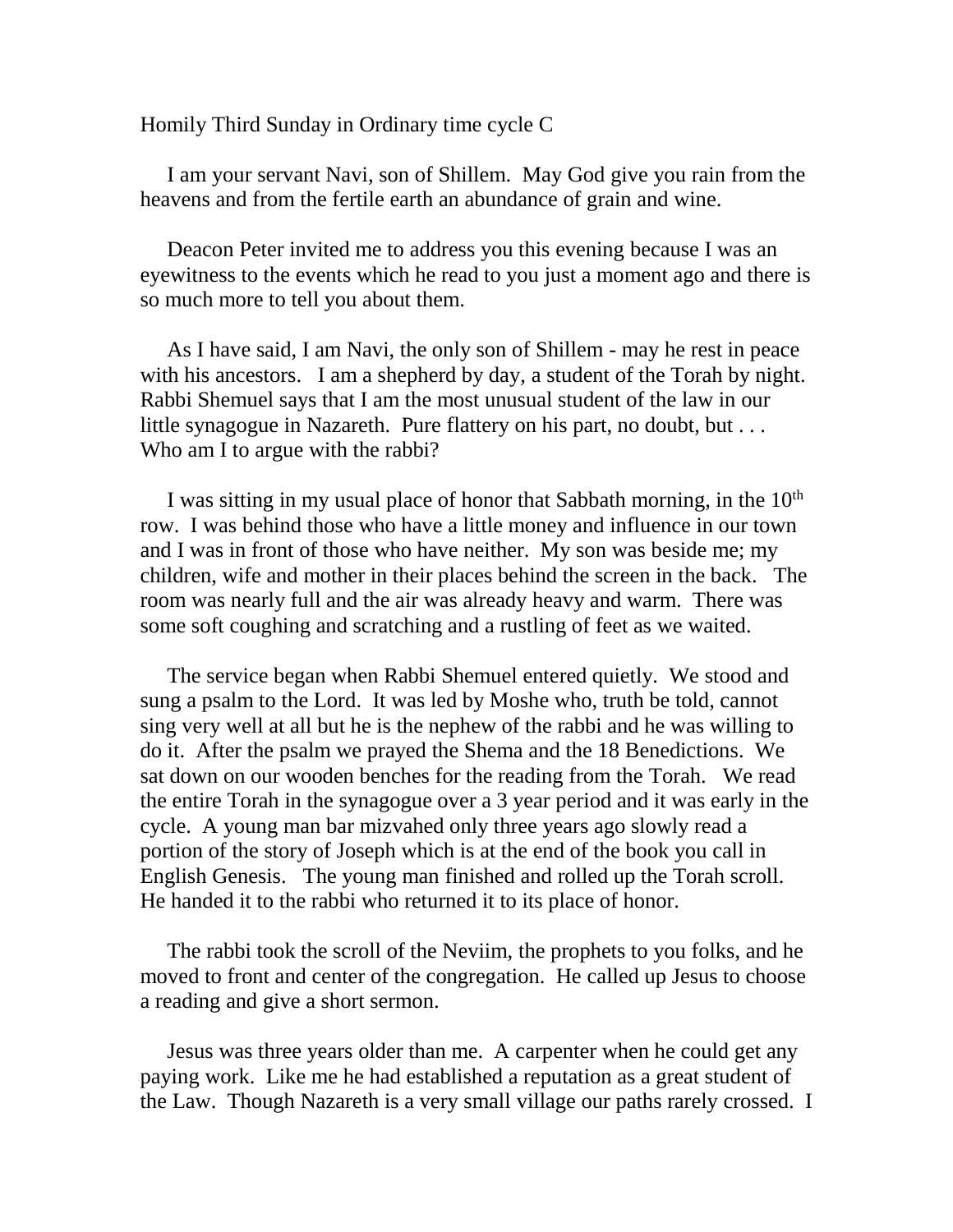take my sheep out into the hills from the east, he lives on the west side. I am able to study in the synagogue only at night, he went often during the day to read, study, debate the fine points. An advantage I suppose reserved to those who are in business for themselves. At any rate: I knew him, he knew me.

 Jesus rose that morning from his seat and walked up to the rabbi. He took the scroll and unrolled it to a place at the end of the writings of the prophet Isaiah. He read a passage with such authority and passion in his voice that the entire synagogue had its eyed glued on to him, the words he spoke echoing in their ears and minds. It was as if the great prophet himself was standing among us. He finished and handed the scroll to another to be put away. He sat down to preach. Everyone leaned forward expectantly. Even the children were quiet.

 "Today this scripture passage is fulfilled in your hearing." He said it quietly and confidently. It was as if a bolt of lightning and clap of thunder had rocked the room.

 I glanced over my shoulder to see old Reuben leaning against the wall, in the very last row which was two rows behind me. With his crippled leg he had not been able to work at all for more than 30 years. He begged alongside the road, hoping that travelers would have mercy on him and give him a penny or a scrap of bread. The terrible fact is - our whole village is poor. Reuben is very, very poor. Reuben seemed agitated. Isaiah's glad tidings for the poor meant that Reuben, all of us really, wouldn't have to scrape our livings out of the rock hard land the way we do now. The messiah would come to rebuild Jerusalem - there would be good jobs for everyone who could work! People would come from all over the world to worship and pay honor and spend their money. The messiah would distribute the wealth to all the people so that even Reuben would have a comfortable place to sleep and enough to eat every day. It was a tantalizing dream. Really, it was a dream that hurt more than it excited - it called our attention to our poverty and our pain. 500 years we have been waiting for this messiah, this golden age. Jesus says it has arrived but Reuben and we are sceptical.

 I heard a gasp from a woman behind the screen. Sarah who is married to Simon Bar Simon. He was in prison in Caesaria because he was unable to pay his debts. He borrowed to buy seed three years ago. When heavier than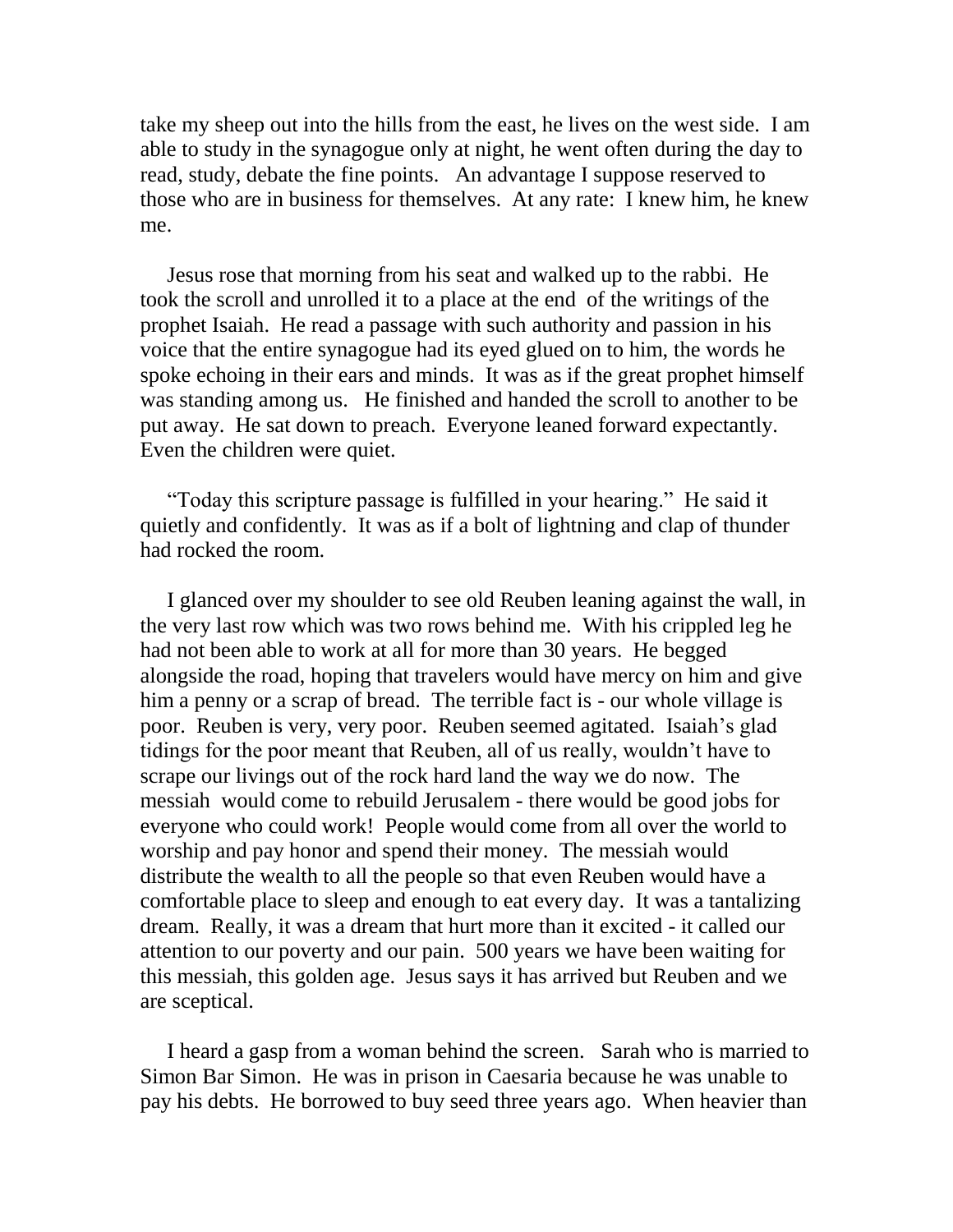normal rains came that spring it washed them away before they had taken root. What little grew that year could not have fed a mouse. Simon was taken to prison and the family thrown off the land. We do what we can to help them survive but we are all so poor! The interest on his loan keeps growing and we have no way to help them pay it off. Isaiah's 'liberty to captives and release of the imprisoned' would set Simon free and bring his family together. I can see through a tear in the screen that Sarah has put her hands over the ears of her oldest child to keep him from hearing these words and raising his hopes of ever seeing his father again. Jesus says that the time has come but Sarah is too exhausted to hope and too burdened by her anguish to believe him.

 I watched the rabbi react to Jesus. There was a fire in his eyes for a moment as he dreamed of the spiritual renewal that would come with the messiah. It dimmed a bit as he looked out over us and our shabby little gathering place. The messiah would bring renewed zeal for the Torah among our people, respect for Jerusalem and the Temple around the world. For the first time since we had been given the Law all would hear it, know it, obey it, love it. He had been disappointed so many times in his life as our spiritual leader but still he responded to Jesus with interest. He looked as though he would ask Jesus a question but Jesus didn't see him.

 Jesus actually flinched as the people recoiled from his words. The wave of hope which had surged through us with the reading of Isaiah just ebbed away. Jesus grew angry then. "A prophet is always without honor in his home country" he said. He gave examples from the scriptures. Each one made us seem no better than the pagans! Now the congregation grew angry. Some stood up and shouted at Jesus, drowning out his remaining words. A few rowdy fellows pulled him out of the synagogue, down the street and over to the cliff that overlooks the valley nearby. They were actually going to throw him over! I can see that you are horrified by the idea, but before you judge them, think - has it not happened to you? When you proclaim the good news to the poor, the blind, the oppressed, the imprisoned, as I am sure that you do, don't they sometimes react the same way? Some times they are open, sometimes angry, other times they are wary - as if they had heard these promises too many times before. But, I digress. As they neared the edge they slowed down, and they grew ashamed. They let him go. That very day he left Nazareth, never to return.